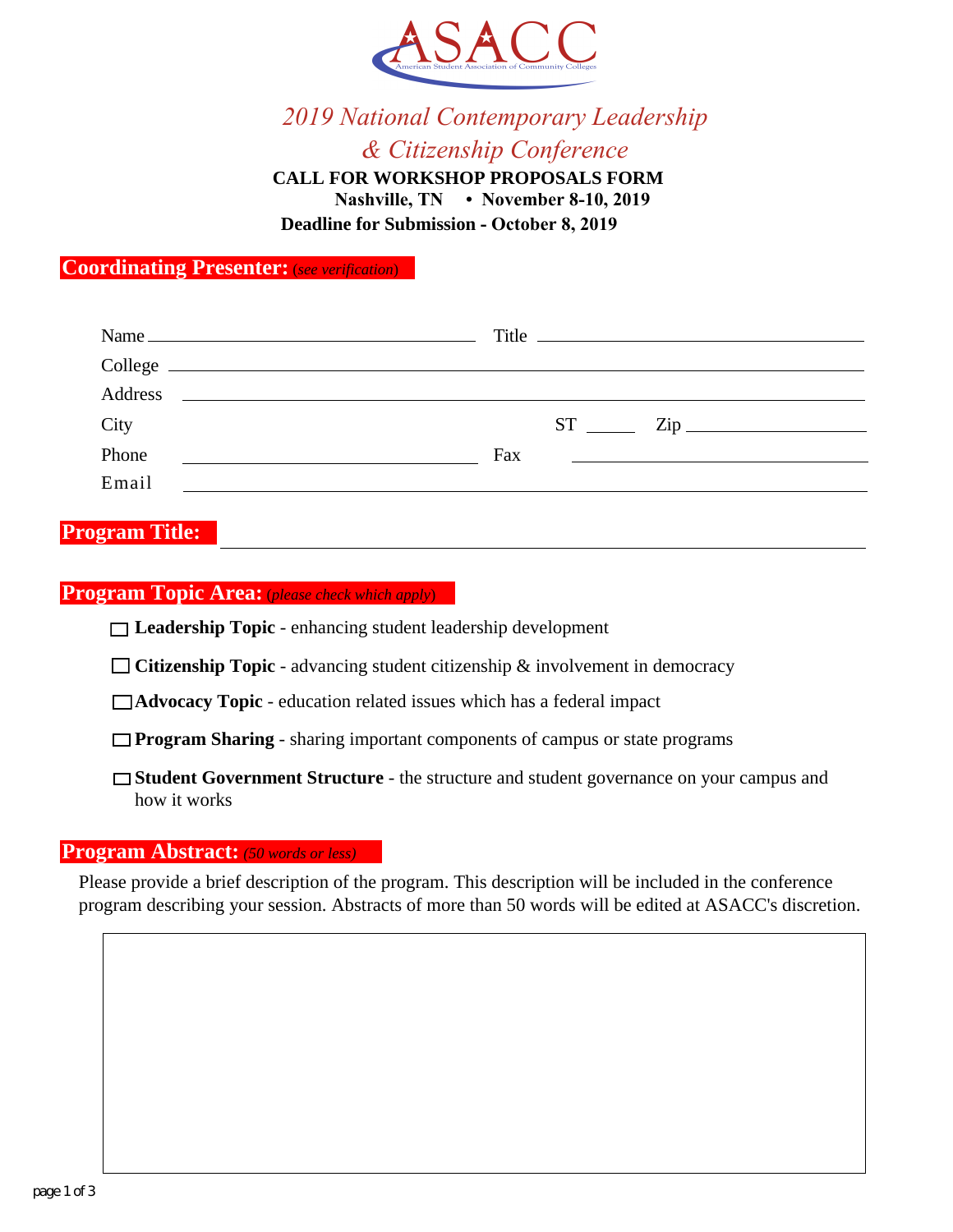Please highlight the program goals and outcomes.

## **Program Outline:**

Please list the outline for your presentation - describing use of time allotted and information and activities that will be covered.

# **Additional Presenters:**

| Name | Title |
|------|-------|
| Name | Title |
| Name | Title |